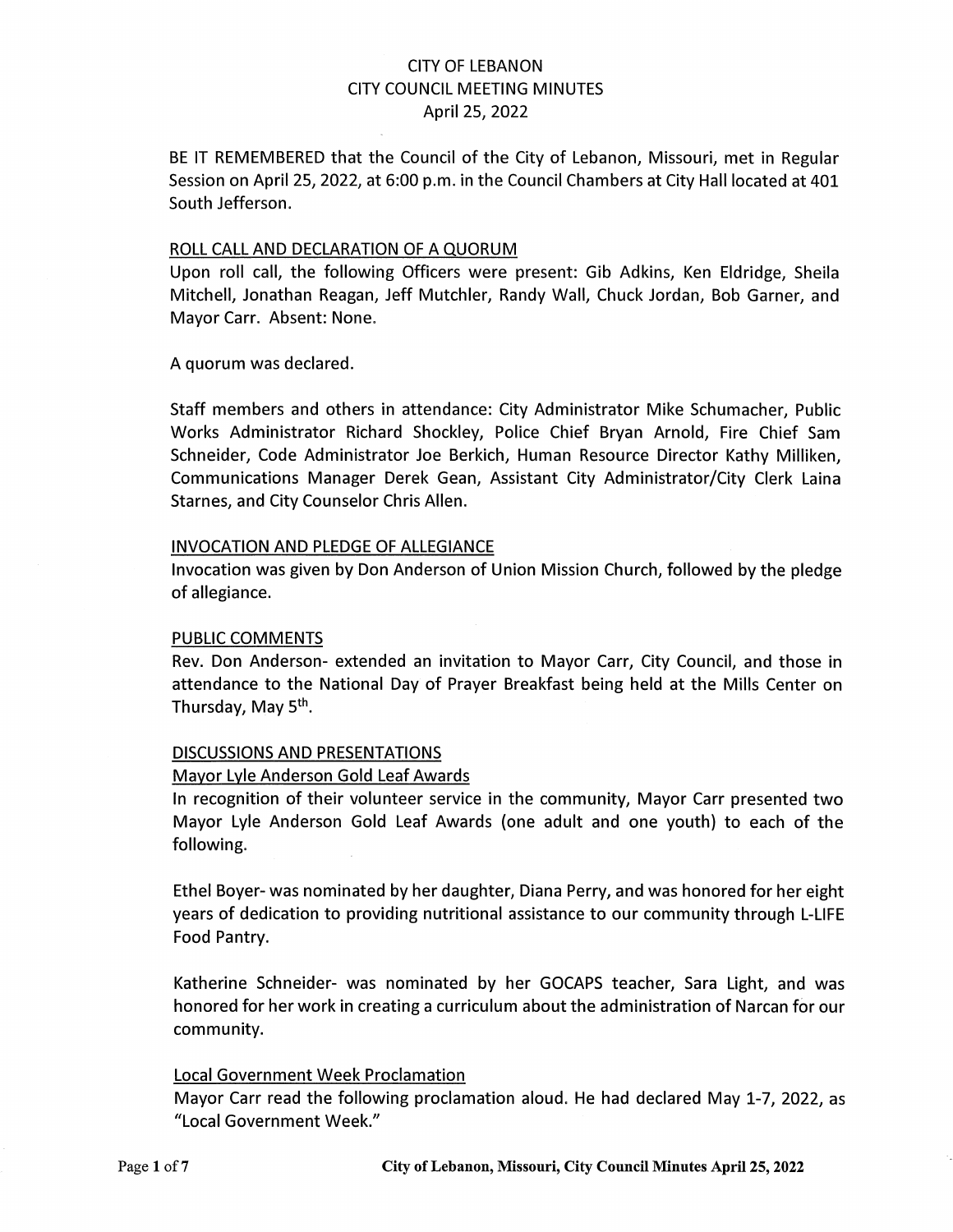"WHEREAS, local governments in Missouri make important decisions that affect the lives of all Missourians, and

WHEREAS, local governments are the level of government closest to the people, and

WHEREAS, local governments include city councils, county commissions, school boards among others, and

WHEREAS, local governments are the ultimate expression of grassroots democracy, and

WHEREAS, local governments play an essential role in the quality of life in Missouri communities.

NOW THEREFORE, I, Mayor Jared Carr, City of Lebanon, do hereby proclaim May 1-7, 2022

## **Local Government Week**

in the City of Lebanon and urge all citizens to join me in recognizing local governments as they serve their communities.

In Witness Whereof, I have hereunto set my hand and caused the seal of the City of Lebanon to be affixed this 25th day of April 2022."

### CONSENT AGENDA

Adkins moved and Jordan seconded that the Council approve the Consent Agenda as follows.

- Approval of Minutes
	- I. April 11, 2022, Council Meeting
- Approval of Warrants #107453-#107552, Payroll, and Drafts
- March Financials
- Quarterly Investment Report

Motion carried as follows: Yea: (8) Adkins, Eldridge, Mitchell, Reagan, Mutchler, Wall, Jordan, and Garner; Nay: (0) None; Abstain: (0) None; Absent: (0) None.

## PUBLIC HEARING

Jordan moved and Mitchell seconded that the Council move out of Regular Session and into Public Hearing. Motion carried as follows: Yea: (8) Eldridge, Mitchell, Reagan, Mutchler, Wall, Jordan, Garner, and Adkins; Nay: (0) None; Abstain: (0) None; Absent: (0) None.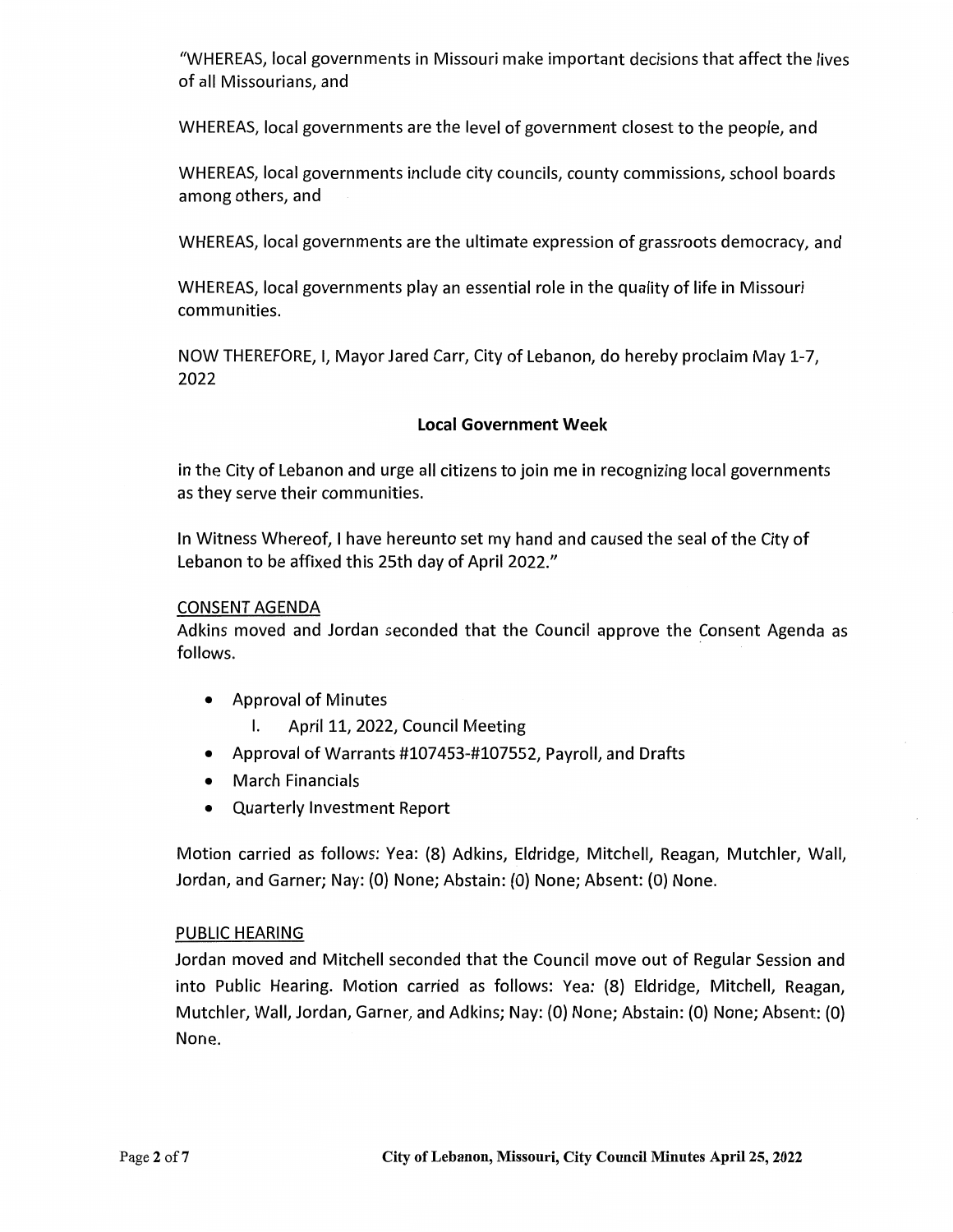## Replat of 1160 Brice

Code Administrator Joe Berkich reported the owner of property located at 1160 Brice Street, and all other lots on that side of the block along Brice, wished to replat the property and subdivide it into five lots for the purpose of building affordable housing.

There were no public comments.

## Replat of 1035 Wood St

Code Administrator Joe Berkich reported the owner of property located at 1035 Wood Street wished to replat the property to subdivide it into nine lots for the purpose of building affordable housing.

There were no public comments.

## Replat of 401 Taylor and 847 4th St

Code Administrator Joe Berkich reported the owners of property located at 401 Taylor and 847 West Fourth Street wished to replat the property for the purpose of building affordable housing.

There were no public comments.

## Plat of Legacy Trails Phase 1 Subdivision

Code Administrator Joe Berkich reported the owner of a parcel of land located west of Field of Dreams Subdivision and containing 20+ acres wished to plat it for the purpose of subdividing it into lots to build single family dwellings. The plat would be known as Legacy Trails Phase 1.

There were no public comments.

Adkins moved and Jordan seconded that the Council move out of Public Hearing and back into Regular Session. Motion carried as follows: Yea: Yea: (8) Mitchell, Reagan, Mutchler, Wall, Jordan, Garner, Adkins, and Eldridge; Nay: (0) None; Abstain: (0) None; Absent: (O) None.

## COUNCIL BILL NO. 6274- FINAL PLAT, REPLAT OF BRICE SUBIDIVISION

An Ordinance by the City Council of the City of Lebanon, Laclede County, Missouri, (hereinafter referred to as "City") approving and accepting the Final Plat of Brice Subdivision being parts of Lots 1, 2, and 3 of Block 2 of Cornelison Subdivision plus Lebanon Acreage to the City of Lebanon, Laclede County, Missouri, currently known as 1160 Brice.

Jordan moved and Mitchell seconded that the Council approve the first reading of Council Bill No. 6274 and that it be passed to the second reading. Motion carried as follows: Yea: Page **3** of **7 City of Lebanon, Missouri, City Council Minutes April 25, 2022**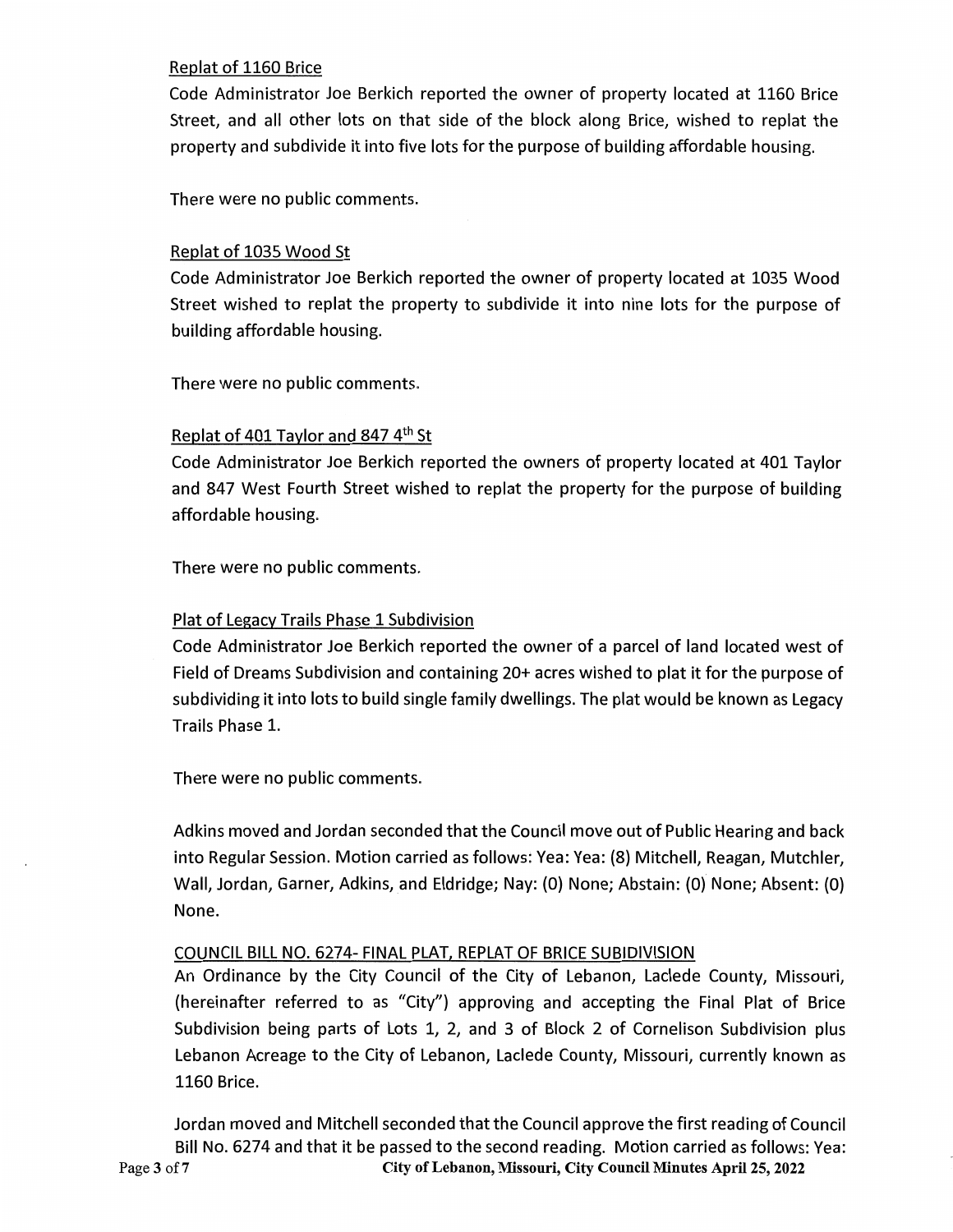(8} Reagan, Mutchler, Wall, Jordan, Garner, Adkins, Eldridge, and Mitchell; Nay: (0} None; Abstain: (0} None; Absent: (0) None.

Reagan moved and Garner seconded that the Council approve the second and final reading of Council Bill No. 6274 and that the roll be called for the approval and passage of said bill. Motion carried as follows: Yea: (8) Mutchler, Wall, Jordan, Garner, Adkins, Eldridge, Mitchell, and Reagan; Nay: (0) None; Abstain: (0) None; Absent: (0} None.

Mayor Carr declared Council Bill No. 6274 duly passed and approved and that it be entered among City Records as Ordinance No. 6521.

# COUNCIL BILL NO. 6275- FINAL PLAT, REPLAT OF BLOCK 42 OF HARRISON AND CRAIG ADDITIONAL AND A PORTION OF VACATED PLUM STREET

An Ordinance by the City Council of the City of Lebanon, Laclede County, Missouri, (hereinafter referred to as "City") approving and accepting the Final Plat of Replat of Block 42 of Harrison and Craig Addition and a portion of vacated Plum Street to the City of Lebanon, Laclede County, Missouri, known as 1035 Wood Street.

Wall moved and Jordan seconded that the Council approve the first reading of Council Bill No. 6275 and that it be passed to the second reading. Motion carried as follows: Yea: (8} Wall, Jordan, Garner, Adkins, Eldridge, Mitchell, Reagan, and Mutchler; Nay: (O} None; Abstain: (0) None; Absent: (0} None.

Jordan moved and Reagan seconded that the Council approve the second and final reading of Council Bill No. 6275 and that the roll be called for the approval and passage of said bill. Motion carried as follows: Yea: (8) Jordan, Garner, Adkins, Eldridge, Mitchell, Reagan, Mutchler, and Wall; Nay: (0) None; Abstain: (0) None; Absent: (0) None.

Mayor Carr declared Council Bill No. 6275 duly passed and approved and that it be entered among City Records as Ordinance No. 6522.

# COUNCIL BILL NO. 6276- FINAL PLAT, REPLAT OF LOT 7, BLOCK 10 OF MAGNETIC ADDITION

An Ordinance by the City Council of the City of Lebanon, Laclede County, Missouri, (hereinafter referred to as "City") approving and accepting the Final Plat of Replat of Lot 7, Block 10 Magnetic Addition to the City of Lebanon, Laclede County, Missouri, known as 401 Taylor and 847 4th Street.

Jordan moved and Garner seconded that the Council approve the first reading of Council Bill No. 6276 and that it be passed to the second reading. Motion carried as follows: Yea: (8) Garner, Adkins, Eldridge, Mitchell, Reagan, Mutchler, Wall, and Jordan; Nay: (0) None; Abstain: (0) None; Absent: (O} None.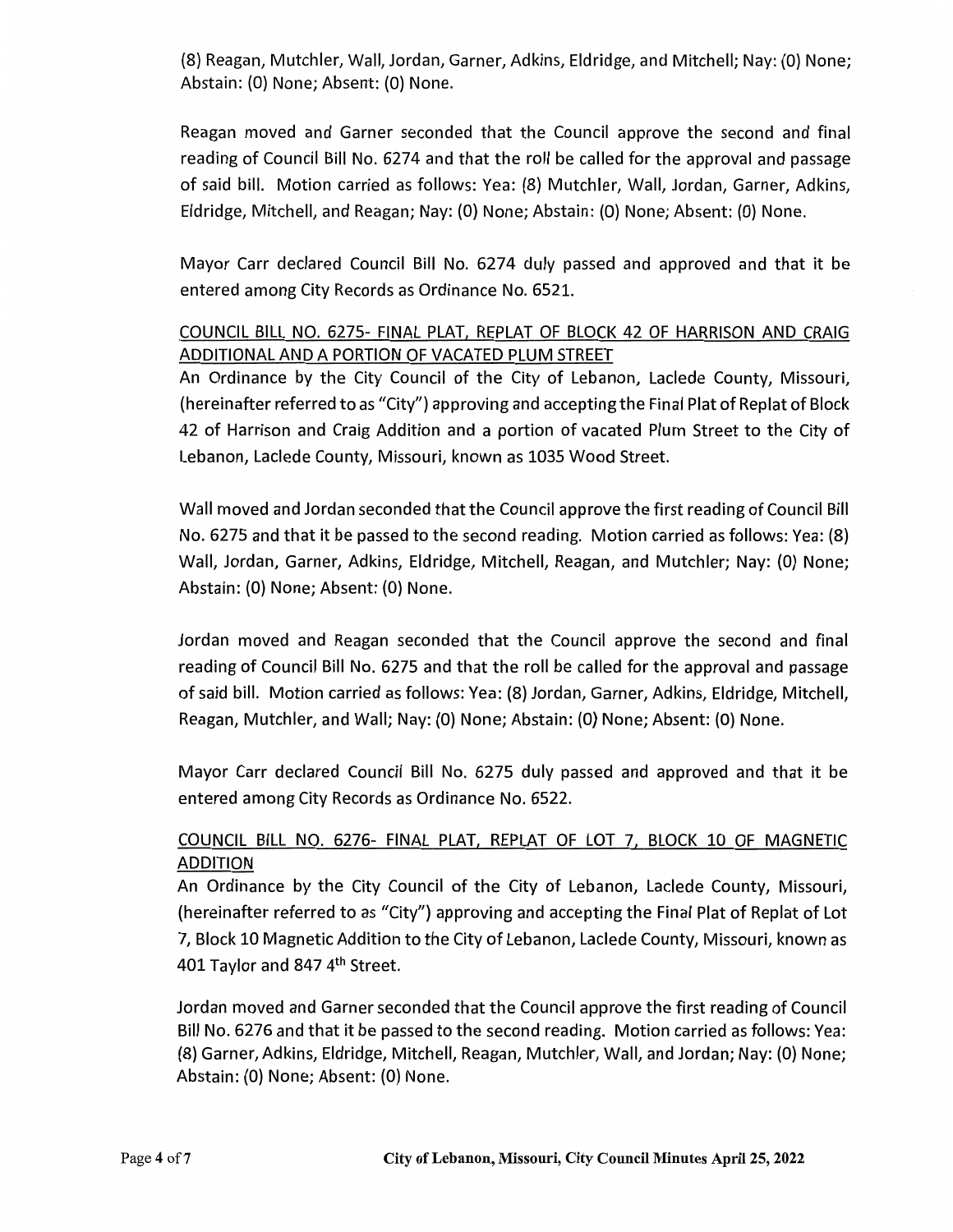Adkins moved and Reagan seconded that the Council approve the second and final reading of Council Bill No. 6276 and that the roll be called for the approval and passage of said bill. Motion carried as follows: Yea: (8) Adkins, Eldridge, Mitchell, Reagan, Mutchler, Wall, Jordan, and Garner; Nay: (0) None; Abstain: (0) None; Absent: (0) None.

Mayor Carr declared Council Bill No. 6276 duly passed and approved and that it be entered among City Records as Ordinance No. 6523.

## COUNCIL BILL NO. 6277- FINAL PLAT, PLAT OF LEGACY TRAILS PHASE 1 SUBDIVISION

An Ordinance by the City Council of the City of Lebanon, Laclede County, Missouri, (hereinafter referred to as "City") approving and accepting the Final Plat of Legacy Trails Phase 1 Subdivision of the City of Lebanon, Laclede County, Missouri.

Wall moved and Jordan seconded that the Council approve the first reading of Council Bill No. 6277 and that it be passed to the second reading. Motion carried as follows: Yea: (8) Eldridge, Mitchell, Reagan, Mutchler, Wall, Jordan, Garner, and Adkins; Nay: (0) None; Abstain: (0) None; Absent: {0) None.

Mitchell moved and Reagan seconded that the Council approve the second and final reading of Council Bill No. 6277 and that the roll be called for the approval and passage of said bill. Motion carried as follows: Yea: (8) Mitchell, Reagan, Mutchler, Wall, Jordan, Garner, Adkins, and Eldridge; Nay: (0) None; Abstain: (0) None; Absent: (0) None.

Mayor Carr declared Council Bill No. 6277 duly passed and approved and that it be entered among City Records as Ordinance No. 6524.

# COUNCIL BILL NO. 6278- AGREEMENT, PURCHASE, AND INSTALLATION OF WWTP PERIMETER FENCE, LEO MORGAN FENCING

An Ordinance by the City Council of the City of Lebanon, Laclede County, Missouri, (hereinafter referred to as "City") authorizing and directing the Mayor and City Clerk to enter into and execute an Agreement between the City and Leo Morgan fencing for the purchase and installation of a Perimeter Fence at the Wastewater Treatment Plant.

Jordan moved and Garner seconded that the Council approve the first reading of Council Bill No. 6278 and that it be passed to the second reading. Motion carried as follows: Yea: (8) Reagan, Mutchler, Wall, Jordan, Garner, Adkins, Eldridge, and Mitchell; Nay: (0) None; Abstain: (0) None; Absent: (0) None.

Mitchell moved and Reagan seconded that the Council approve the second and final reading of Council Bill No. 6278 and that the roll be called for the approval and passage of said bill. Motion carried as follows: Yea: (8) Mutchler, Wall, Jordan, Garner Adkins, Eldridge, Mitchell, and Reagan; Nay: (0) None; Abstain: (0) None; Absent: (0) None.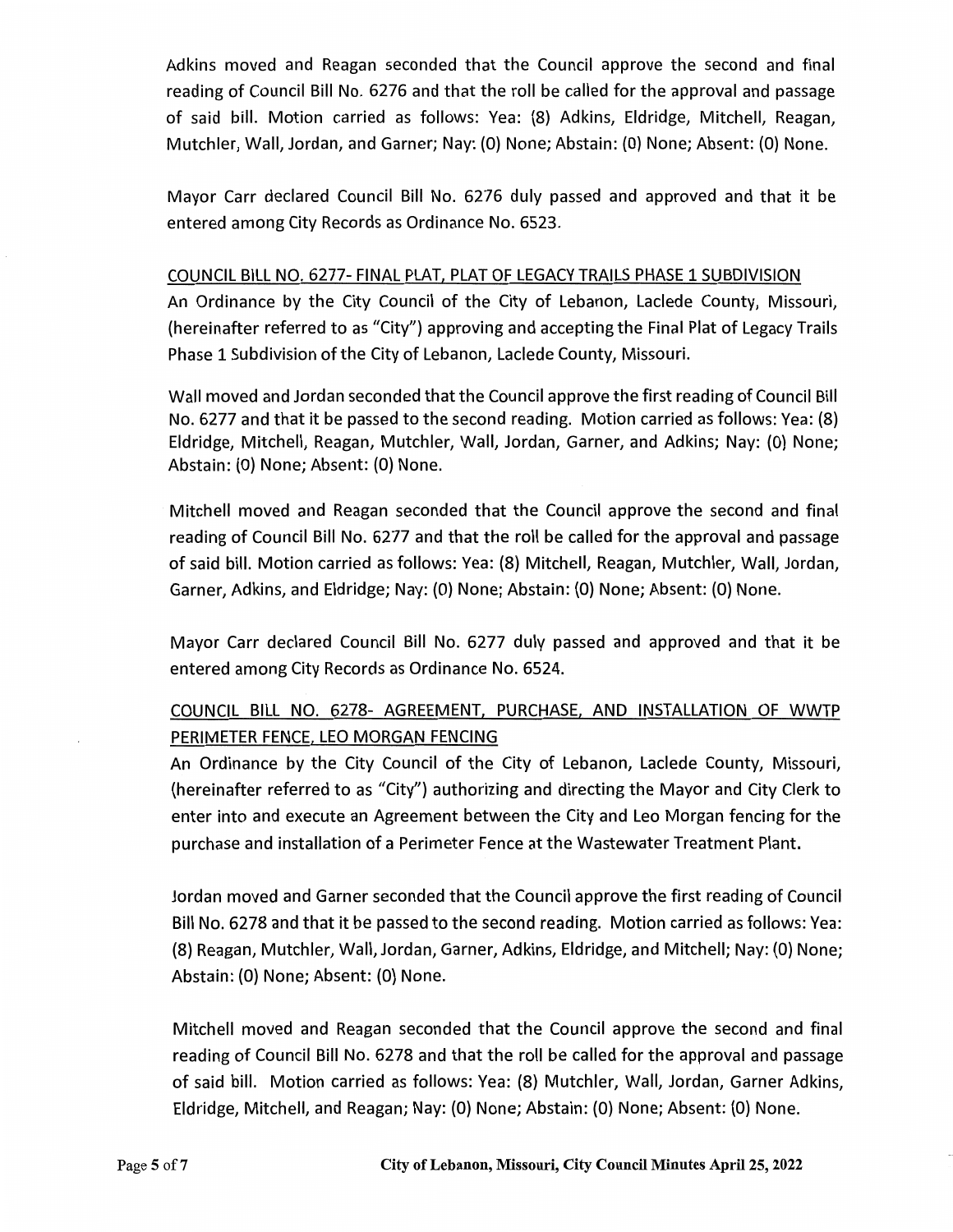Mayor Carr declared Council Bill No. 6278 duly passed and approved and that it be entered among City Records as Ordinance No. 6525.

# COUNCIL BILL NO. 6279- AGREEMENT, RECRUITMENT, AND VACANCY FULFILLMENT SERVICES, PENMAC

An Ordinance by the City Council of the City of Lebanon, Laclede County, Missouri, (hereinafter referred to as "City") authorizing and directing the Mayor and City Clerk to enter into and execute a Staffing Agreement between the City and Penmac to utilize Recruitment and Vacancy Fulfillment Services related to seasonal positions. (Human Resource Director Kathy Milliken)

Adkins moved and Eldridge seconded that the Council approve the first reading of Council Bill No. 6279 and that it be passed to the second reading. Motion carried as follows: Yea: (8) Wall, Jordan, Garner, Adkins, Eldridge, Mitchell, Reagan, and Mutchler; Nay: (O) None; Abstain: (O) None; Absent: (0) None.

Garner moved and Jordan seconded that the Council approve the second and final reading of Council Bill No. 6279 and that the roll be called for the approval and passage of said bill. Motion carried as follows: Yea: (8) Jordan, Garner, Adkins, Eldridge, Mitchell, Reagan, Mutchler, and Wall; Nay: (O) None; Abstain: (O) None; Absent: (O) None.

Mayor Carr declared Council Bill No. 6279 duly passed and approved and that it be entered among City Records as Ordinance No. 6526.

## COMMENTS

Code Administrator Joe Berkich- thanked Mayor Carr and City Council for their support in acknowledging volunteer members of the Board of Adjustment and Planning & Zoning Commission, at the recent volunteer luncheon. He also gave a shout out to the Planning & Zoning Commission members for their work in updating the zoning code.

Fire Chief Sam Schneider- thanked Mayor Carr for recognizing his daughter with the Mayor Lyle Anderson Gold Leaf Award this evening. During his comments he also announced that Lieutenant Terry Salzman was promoted to Captain and provided positive feedback about their hiring program.

Public Works Director Richard Shockley- provided stats on Saturday's Earth Day event and acknowledged Public Works Analyst Kelly Robert and Patty Burns of KJEL Radio for all their hard work pulling the event together.

City Administrator Mike Schumacher- stated that lighting wasn't a possibility for the new billboard located near 1-44 and Fort Leonard Wood that Council approved at the last meeting. He then asked Tourism Rebecca Rupard to provide further information at which time Rupard explained that, even though the billboard wasn't lit, it had more traffic count and was seen by more people than the billboard along 1-44 it was replacing.